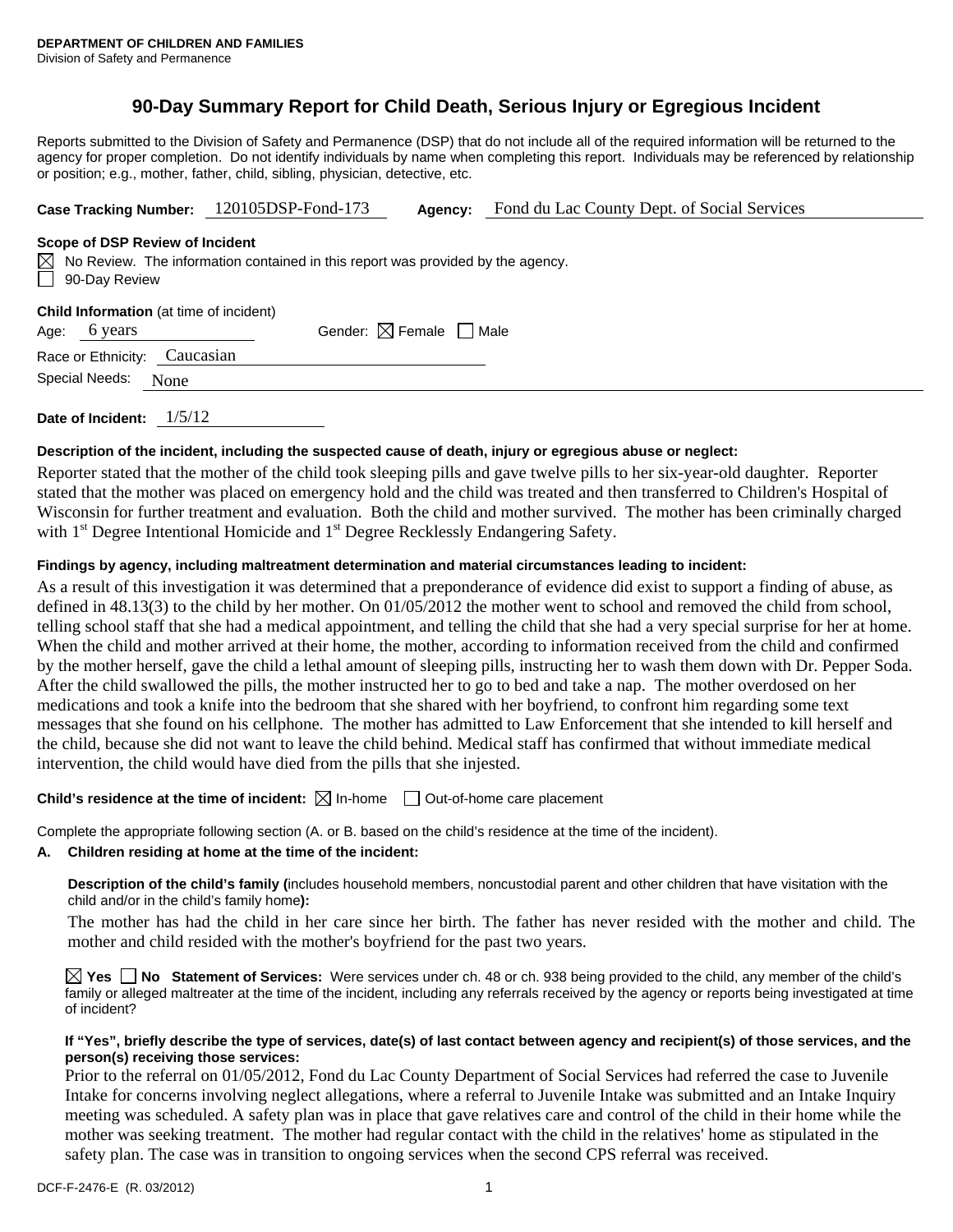On 01/03/2012, as part of the Safety Plan monitoring, IASW did call the mother at home and did tell her to come in to DSS. The mother initially stated that it would not be possible for her to come to DSS, since she had a medical appointment. However, upon insistence by IASW she did finally agree that she could stop by, on her way to her doctor appointment. At this time the IASW and Ongoing SW discussed that the child was unable to return to mother's care, because further treatment was needed prior to considering this change.

**Summary of all involvement in services as adults under ch. 48 or ch. 938 by child's parents or alleged maltreater in the previous five years:** (Does not include the current incident.) See following section

**Summary of actions taken by the agency under ch. 48, including any investigation of a report or referrals to services involving the child, any member of the child's family living in this household and the child's parents and alleged maltreater at the age of 18 years or older.** (Does not include the current incident.)

(Note: Screened out reports listed in this section may include only the date of the report, screening decision, and if a referral to services occurred at Access. Reports that do not constitute a reasonable suspicion of maltreatment or a reason to believe that a child has been threatened with harm are not required to be screened in for an initial assessment, and no further action is required by the agency.)

On 11/16/2011, Fond du Lac County Department of Social Services received a report alleging neglect of the child by her mother. This allegation was unsubstantiated, but impending dangers were found and the case was referred to Juvenile Intake for review. A safety plan was devised, where the child was under the primary care of relatives while the mother was seeking treatment.

**Summary of any investigation involving the child, any member of the child's family and alleged maltreater conducted under ch. 48 or ch. 938 and any services provided to the child and child's family since the date of the incident:**  Juvenile Intake Worker placed the child with a relative on a TPC Order and the Detention Hearing was scheduled for 01/06/2012. This TPC order stipulated that the mother could not have any contact with the child.

On 01/06/2012 IASW and Ongoing SW did attend the Detention Hearing. At that time the TPC Order was upheld, which included the no contact order and a CHIPS petition was filed on behalf of child. The placement provider was also given the legal ability to sign medical documents for the child. The mother was present via video transmission from the jail. On 01/07/2011 ongoing SW went to the home of the placement provider to do a safety check of the home. SW determined that the home was safe for placement of the child. The case continues to be opened for ongoing services. The child has been enrolled in trauma counseling. Placement provider is currently being licensed for foster care in order to continue to provide long term care for the child. Case management services are being provided.

## **B. Children residing in out-of-home (OHC) placement at time of incident:**

**Description of the OHC placement and basis for decision to place child there:** 

## **Description of all other persons residing in the OHC placement home:**

**Licensing history:** Including type of license, duration of license, summary of any violations by licensee or an employee of licensee that constitutes a substantial failure to protect and promote the welfare of the child.

| <b>Udinmary or any authors taken by agunuy in response to the indicative.</b> (Oncen all that apply.) |                                                      |  |                                                   |  |
|-------------------------------------------------------------------------------------------------------|------------------------------------------------------|--|---------------------------------------------------|--|
| $\boxtimes$                                                                                           | Screening of Access report                           |  | Attempted or successful reunification             |  |
| $\boxtimes$                                                                                           | Protective plan implemented                          |  | Referral to services                              |  |
| $\boxtimes$                                                                                           | Initial assessment conducted                         |  | Transportation assistance                         |  |
| $\boxtimes$                                                                                           | Safety plan implemented                              |  | Collaboration with law enforcement                |  |
| $\boxtimes$                                                                                           | Temporary physical custody of child                  |  | Collaboration with medical professionals          |  |
| $\boxtimes$                                                                                           | Petitioned for court order / CHIPS (child in need of |  | Supervised visitation                             |  |
|                                                                                                       | protection or services                               |  | Case remains open for services                    |  |
|                                                                                                       | Placement into foster home                           |  | Case closed by agency                             |  |
| $\boxtimes$                                                                                           | <b>Placement with relatives</b>                      |  | Initiated efforts to address or enhance community |  |
| $\boxtimes$                                                                                           | Ongoing Services case management                     |  | collaboration on CA/N cases                       |  |

#### **Summary of any actions taken by agency in response to the incident:** (Check all that apply.)